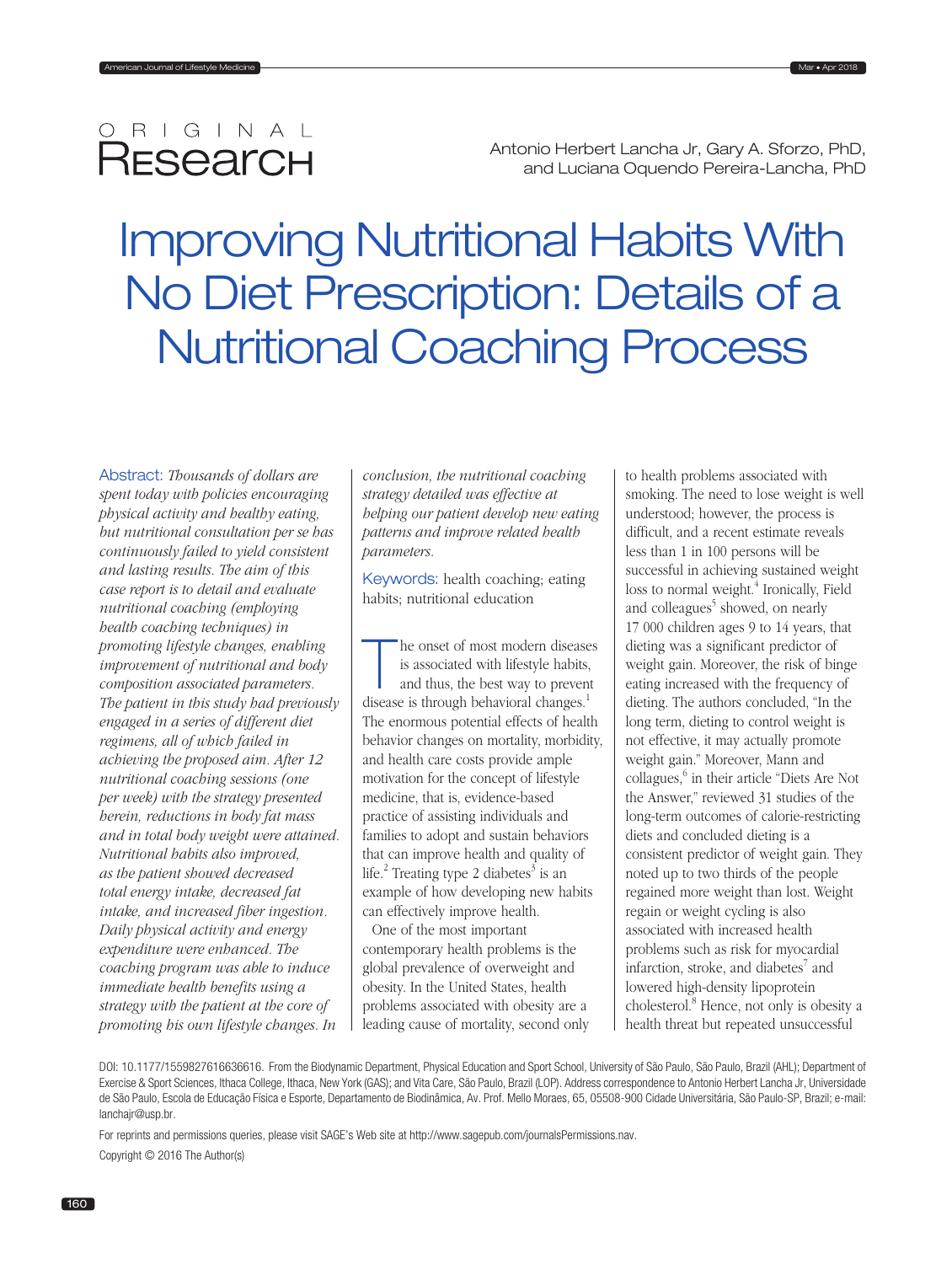attempts to lose weight apparently may contribute to further health problems.

The practice of dieting often comes down to simply limiting caloric intake. Whether advised by a dietician or self-induced, it forces people to follow a prescription and modify their daily routine to conform to the diet. Such a plan might foster in the patient the notion that food is an enemy, thereby provoking dramatic food intake reduction. The patient may check in with a dietitian every 30 or 45 days to monitor compliance to the prescribed diet. The traditional dietitian consultation, as well as that of other health care professionals, imposes an acute intervention strategy, and the process usually results in an unsuccessful attempt at weight loss. The importance of an intervention resulting in new eating habits, $\frac{7}{1}$  forged in a relationship with a health professional but driven by the patient, is potentially important to improving the success rate of weight loss attempts. In such a setting, doctors do not simply give a pill to treat disease but actually help patients care for themselves and guide them to effectively influence their own health. $\frac{9}{1}$  This helping relationship concept is based on theories of health coaching, in which a coach assists a coachee who is driving his/her own process of healthy behavior change. Another feature of health coaching is bringing in additional therapies to assist with successful behavior change. A recent study with pediatric cancer survivors reported a strong association between complementary medicine and lifestyle therapies identifying those with commitment to general wellness. The authors concluded that the use of one-on-one therapy may promote use of other therapies, and this potential synergistic effect should be targeted in future interventions.<sup>10</sup>

Health and wellness coaching involve a process facilitating healthy, sustainable behavior changes by challenging a patient to listen to his or her inner wisdom, identify personal values, and transform personal goals into action. Health coaching draws on the principles of positive psychology and the practices of motivational interviewing $11$  and goal

setting. Health coaches educate and support patients to achieve their health goals through lifestyle and behavior adjustments. Rather than teaching a skill or prescribing a plan, this process encourages individuals to explore inner strengths, thereby improving confidence and making improvements from within.<sup>12</sup>

In this study, we applied the concepts of health coaching in a strict fashion to promote weight loss in an obese and treatment-resistant patient. The patient and coach entered the process understanding weight loss is the goal and other health behaviors (eg, stress, smoking, etc). Yet it was understood that, in the long term, discussing nutrition and body composition might trigger a synergistic effect rendering the patient prone to adopting other healthy behaviors. This nutritional coaching model allowed the establishment of a coach-patient relationship using health coaching tools such as motivational interviewing, wellness vision sharing, and goal setting. The hope is that nutritional coaching helps a patient find inner motivation and tools to realize self-determined goals empowering achievement of better eating habits and weight loss. Therefore, the aim of this study was to examine the effects of the nutritional coaching process on the eating habits and body composition of an obese, weight loss–resistant patient.

# **Methods**

This study was an in-depth, single case investigation on nutritional coaching intervention effects. Data, both clinical outcomes and coaching results related to visioning and goal setting, were collected before, during, and after the coaching intervention. The study was approved by the Ethic and Research Committee of School of Physical Education and Sport (University of Sao Paulo). The patient was informed of the experimental procedures before he gave his informed written consent to participate.

#### Presenting Concerns

The patient was a male, aged 42 years, and employed as a businessman. Over

the prior 7 years, he was subjected to varying and numerous nutrition interventions in order to modify body composition and blood biochemistry. He had already succeeded in losing weight many times (5 times), yet every time all weight was regained in a matter of 2 to 6 months. On finishing a diet, he reported feeling "free to eat everything that had been prohibited during the dieting period." Therefore, it is clear that all previous interventions failed in rendering sustainable nutrition modifications adopted by the patient as a new habit.

#### Timeline Assessments

The patient was interviewed to evaluate daily nutritional routines and also submitted to anthropometric measurements. Nutritional intake was assessed by 24-hour recall at baseline, after 6 weeks (POST 6), and after 12 weeks (POST 12). Body composition, skinfolds, girths, and breadth were measured, and Kerr's protocol was used to calculate muscle, fat, and residual mass at baseline, after 6 weeks (POST 6), and after 12 weeks (POST 12). The plan was to assess the quality of the body composition change. Level of physical activity and energy expenditure were assessed at 4, 8, and 12 weeks with a commercially available, wrist-worn health band (Nike FuelBand). This was done to see if nutritional coaching was prompting motivation for physical activity practice.

#### Nutritional Coaching Intervention

After completing initial evaluations, the patient went through 12 nutritional coaching sessions, scheduled for 45 minutes each, 1 per week, over 12 weeks. Half of the sessions were carried out face-to-face and half were electronic (using the Internet—Skype). During nutritional coaching sessions, general coaching strategies and tools were employed such as motivational interviewing, decisional balance,<sup>13</sup> positive psychology<sup>14</sup> (gratitude, three blessing exercise), ambivalence, nonviolent communication, mindfulness,<sup>15</sup> and strategies to change habits.16 No diet was prescribed by the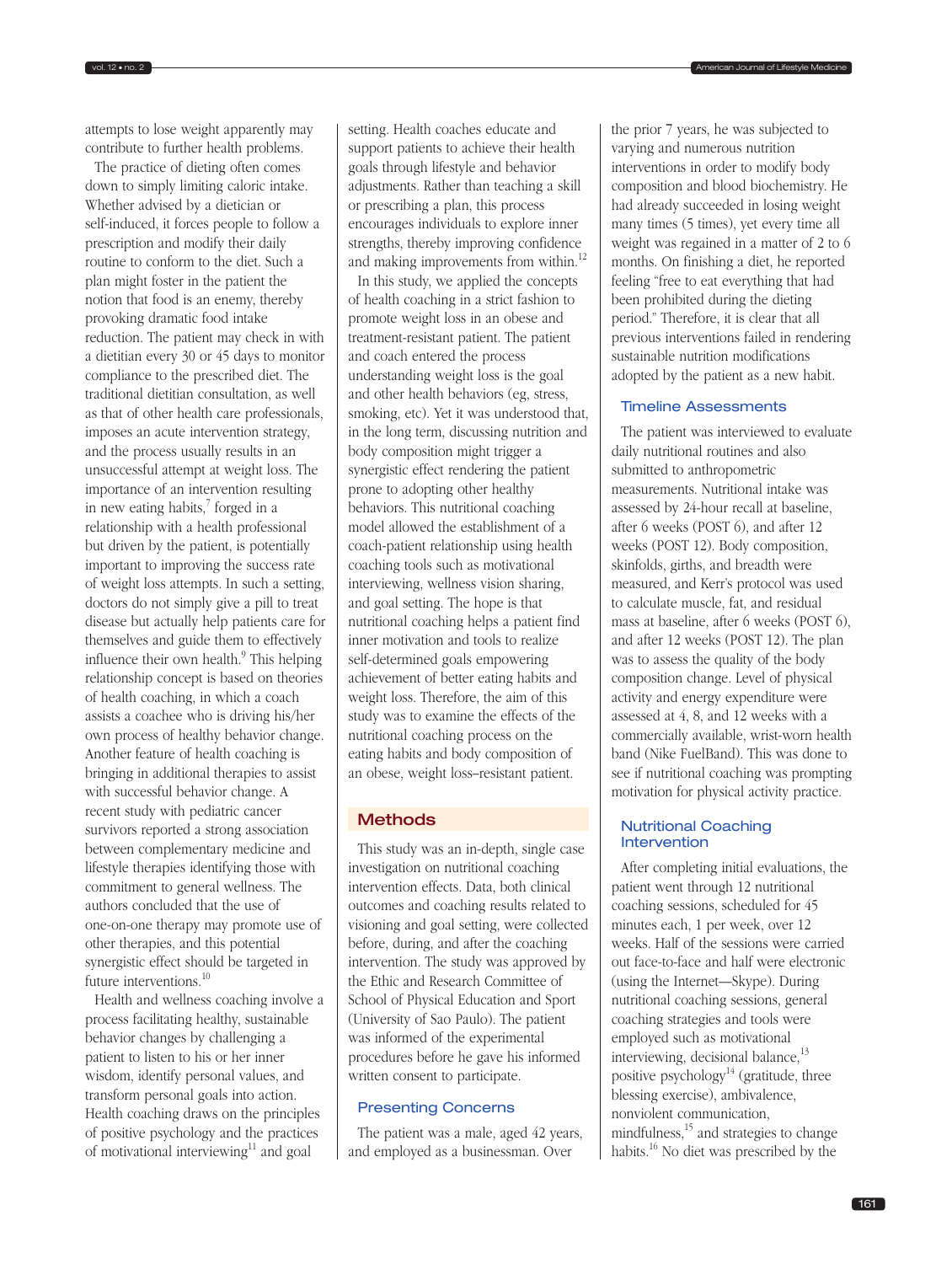coach, and the patient continuously brought up questions and propositions on how, where, and when he could start to change his nutritional habits. The patient, rather than the coach, presented arguments for change.

The coach conducting all sessions was certified by Sociedade Brasileira de Coaching, a Brazilian school certified by the Association for Coaching. She was also certified as a Wellness Coach by Wellcoaches through Carevolution. The coach had been practicing for 1 year at the commencement of this study and worked at *Instituto Vita*. The patient was not charged any fee for coaching sessions as part of agreeing to participation in the research process.

To further detail the nutritional coaching process, one of the first steps was to establish the readiness of the patient to change, and with that purpose, we adopted the transtheoretical model.<sup>17</sup> Understanding stage of change augments use of appropriate coaching techniques and avoids prematurely encouraging new equivocal behaviors that might discourage change. Another important first step was to establish a trusting relationship with the patient by building rapport using techniques such as genuineness, eye contact, good energy, warmth, good quality of voice, a feeling of connectedness, being comfortable and relaxed, mindful listening, being supportive, and adopting positive body language and physical gestures. With a relationship forming, a next step was to create a wellness vision, which is a statement by the patient revealing aspirations to reach his highest potential. In the present context, the patient was asked to focus on nutrition, diet, and weight loss, but a complete wellness vision can include physical, emotional, social, spiritual, and financial realms of life. Motivational interviewing was a primary tool used and is characterized by a focus on the present rather than the past. The emphasis is on the communication, concentrating on internal motivating factors, and on the exploration of individual core values and goals. Finally, our coaching sessions heavily relied on goal setting: a collaborative effort for behavior change between coach and patient. Using motivational interviewing,

the patient's strengths, values, and desires are determined and then the vision is set in place. After this, specific short-term goals are set so that the patient is able to move in the direction of his newly formed vison.

An example of a nutritional goal-setting coaching conversation is given in the following:

Coach: What you would like to change about your eating habits? Patient: I would like to reduce the

amount of fried food that I eat. Coach: Ok, what is your intake today and what you would like it to

become? Patient: Now a days I have once a

day some fried food and I would like to reduce to 2 per week.

- Coach: Ok, on a scale of 0 to 10, how confident are you that you can reduce your fried food intake from 7 to 2 times a week?
- Patient: 7 to 8, because it is really important to me, and I had already done this before. So I know that I can.

During the sessions, the coach worked with motivational interviewing principles and avoided arguing for change while using open-ended questions, reflections, and believing in the patient's ability to change. Between sessions the patient and coach exchanged messages via email and text message to update tasks. A website called Coach Accountable was set up and used to remind the patient about what was discussed in the last session. If by 2 days after a session the patient did not send a message, the coach would reach out with an email, or a text message, asking how he was doing. Every goal accomplished by the patient was recorded and available for the coach to view. This regular communication between the coach and the patient was an integral part of the strategy used.

# **Results**

#### Coaching Findings

The patient's wellness vision was the following:

I am 25 pounds lighter, I play tennis without losing my breath and I am more physically active during my day. My motivators are to have physical conditions to play my tennis, feeling more comfortable in my clothes and also less anxious during meal time.

#### Patient also declare:

I am so tired about losing and regaining weight. I really want to lose and to keep my new weight for the rest of my life, having better nutritional habits such as eating less fried food, drinking less alcoholic beverages, enhancing the amount of fruits in my diet. I also would like to be a more physically active person.

The patient started the program doing one class of tennis per week. He also was used to driving to travel short distances, always using the elevator besides other less active behaviors. During the program he increased the tennis classes to 3 per week, and we also hired a person to help him start running.

#### Clinical Findings

As shown in Table 1, total energy intake was reduced from baseline to 6 weeks, and this effect was even more pronounced after 12 weeks of the nutritional coaching program. Similarly, Figure 1 shows that fat intake was also reduced, and protein, carbohydrate, and fiber (Table 1) increased toward healthier proportions in the diet.

Table 2 illustrates the effects during the coaching process on body composition, weight, and fat mass over 12 weeks. A reduction in body weight was accompanied by a decrease in fat mass while the percentage of muscle mass increased (see Figure 2). The intervention period was also accompanied by a reduction in waist circumference. It is well established the reducing waist circumference reduces the risk of cardiovascular diseases due to the fact that this specific anatomical store of fat expansion is associated with inflammatory responses in the body.18

It was also evident that the nutritional coaching period was also associated with a favorable modification in daily physical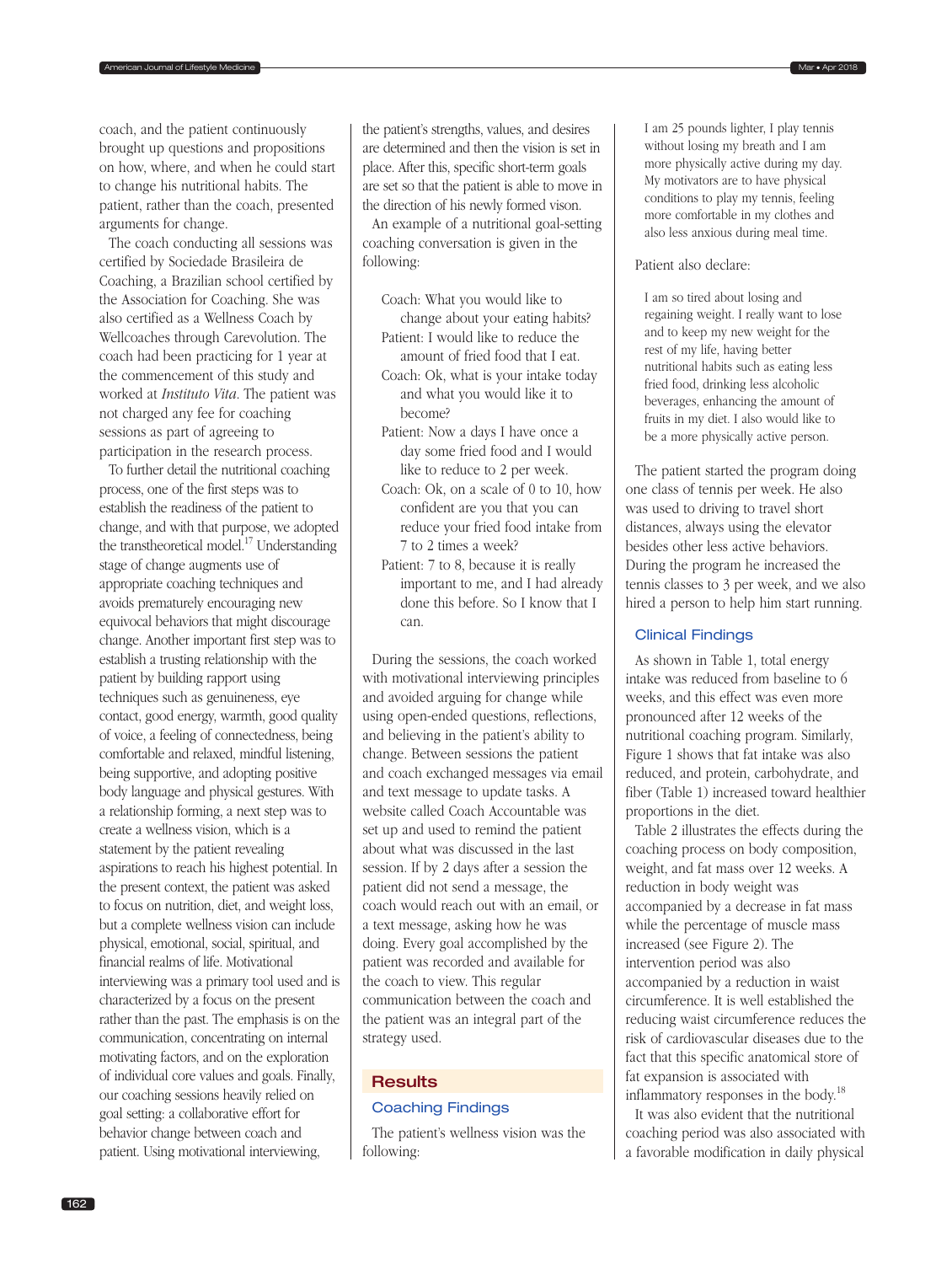#### Figure 1.

Macronutrients Energy Intake Over Time.



#### Table 1.

Dietary Characteristics.

|                          | <b>Baseline</b> | POST <sub>6</sub> | <b>POST 12</b> |
|--------------------------|-----------------|-------------------|----------------|
| Energy intake (kcal/day) | 2200            | 1850              | 1500           |
| Fiber (g/day)            |                 | 25                | 30             |

Abbreviations: POST 6, after 6 weeks of coaching; POST 12, after 12 weeks of coaching.

activities. Table 3 demonstrates that the patient increased the number of steps daily as energy expenditure increased. This trend for greater activity progressed as the coaching process progressed. Enhanced physical activity, though not suggested by the coach, verifies synergies of the nutritional coaching process as the patient extended behavioral change to other important health practices.

# **Discussion**

We detailed a nutritional coaching process resulting in beneficial clinical outcomes for a patient proven to be

resistant to traditional dietary intervention. This finding is supported by the work of King and colleagues, $^{19}$  who evaluated the effects of one-on-one nutritional education and used goal setting, motivational lessons, and follow-up to improve lifestyle behaviors. A majority of patients showed willingness to implement a healthy lifestyle, leading the authors to conclude that personalized coaching tailored to a patient's goal could be successful. Appel and others $^{20}$  also demonstrated the effectiveness of health coaching for the purpose of long-term weight loss, while another study demonstrated positive outcomes of a coaching program on

physiological endpoints (body mass index reduction) and behavioral outcomes in terms of improved dietary intake and physical activity, improved quality of life, self-reported well-being, as well as satisfaction outcomes.<sup>21</sup> A telephone-assisted counseling program consisting of 4 coaching sessions and offered to Rotarians (body mass index > 27) was valued highly with 83% of the participants ready to recommend it to other club members. In summary, our results follow others demonstrating successful weight loss is possible using counseling, coaching, and educational strategies. We have extended and detailed these results by applying coaching techniques specifically for nutritional purposes and found it produces beneficial health changes. There are limitations to our work particularly related to being a case study and not having long-term results to report. Further research is needed to elucidate best practices for generalization of nutritional coaching and also for determining effectiveness of the process in the long term. It is hoped that our work is promising enough to help stimulate such future study.

It was hoped that engaging in the nutritional coaching process, with a focus on eating behaviors, might trigger a synergistic effect leading to adoption of other healthy lifestyle changes. We found this to indeed be the case as our patient also enhanced physical activity habits along with positive dietary changes. We did not set out to formally study potential synergies between lifestyle changes but find it interesting and informative that such a phenomenon occurs. The association between addressing nutritional goals using coaching strategies and adoption of other healthy lifestyle changes may be highly beneficial to changes in patient health status and is a topic worthy of future study.

There is an emerging consensus among policymakers, professional organizations, clinicians, and payers across many nations that health care requires substantial change. Much of the money is directed to treat diseases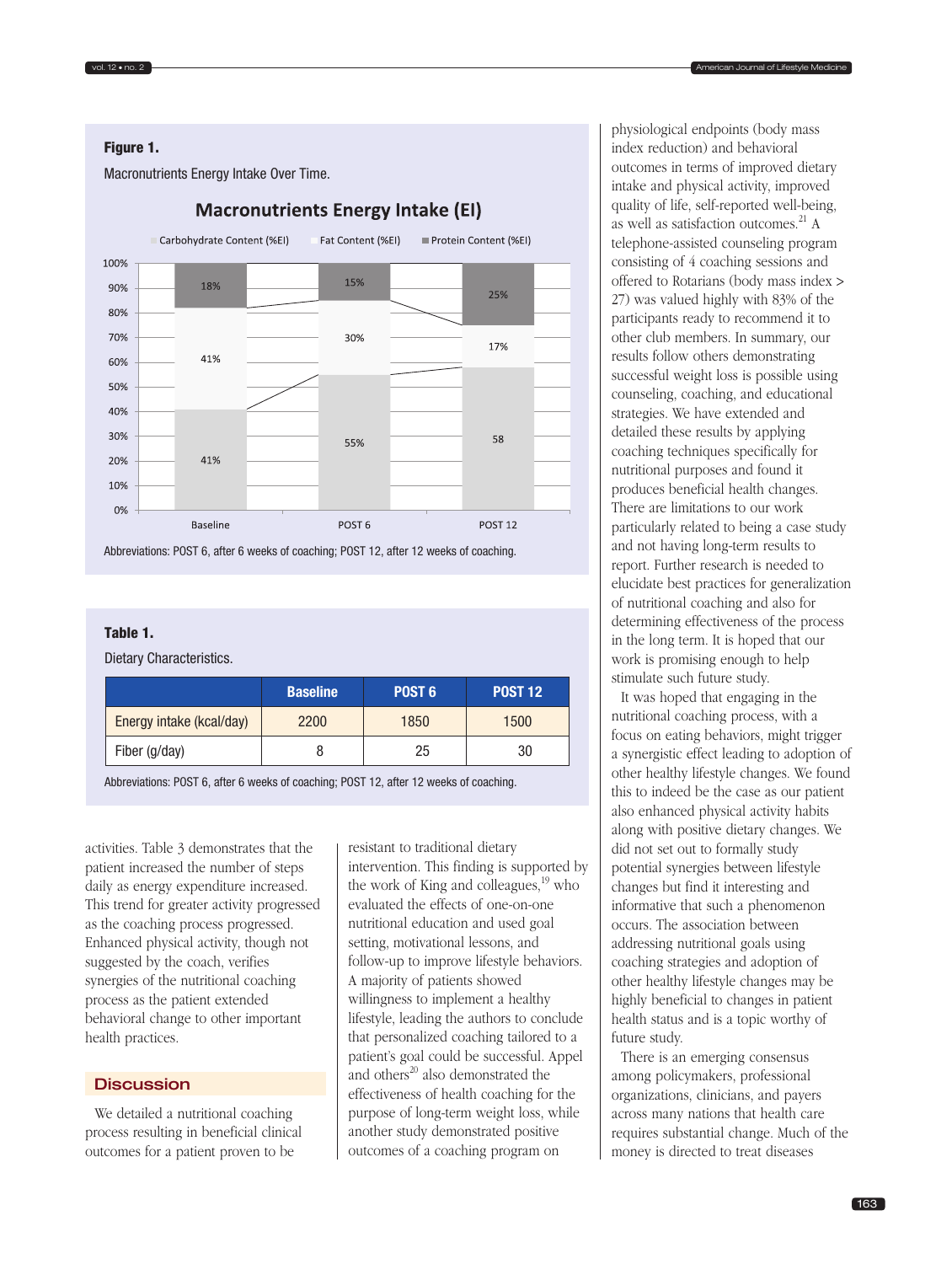#### Figure 2.

Body Composition Over Time.

# % Body fat and body muscle mass



Abbreviations: BW, body weight; POST 6, after 6 weeks of coaching; POST 12, after 12 weeks of coaching.

#### Table 2.

Body Composition Characteristics.

|                          | <b>Baseline</b> | POST <sub>6</sub> | <b>POST 12</b> |
|--------------------------|-----------------|-------------------|----------------|
| Body weight (kg)         | 111.0           | 106.0             | 102.2          |
| BMI ( $\text{kg/m}^2$ )  | 36.7            | 35                | 33             |
| Waist circumference (cm) | 107             | 103               | 99.3           |

Abbreviations: POST 6, after 6 weeks of coaching; POST 12, after 12 weeks of coaching; BMI, body mass index.

#### Table 3.

The Patient's Physical Activity Characteristics.

|                            | <b>Baseline</b> | POST <sub>6</sub> | <b>POST 12</b> |
|----------------------------|-----------------|-------------------|----------------|
| Steps per day              | 4872            | 7028              | 8371           |
| Energy expenditure per day | 950             | 1183              | 1400           |

Abbreviations: POST 6, after 6 weeks of coaching; POST 12, after 12 weeks of coaching.

associated with unhealthy lifestyles and could be saved if companies had employees with healthier living habits. Others understand the potential of the

coaching process with respect to services to support healthy eating, physical activity, and weight management, and hope to use sustained coaching service in promoting usage or participation in prevention/wellness services.<sup>9</sup> Obesity, and related lifestyle disorders, along with strategies for weight loss are among the top challenges facing employee wellness programs and public health in general. However, self-induced diets and dietary professionals' dependence on acute prescriptive interventions do not favor the emergence and sustenance of the new eating habits in patients.<sup>22</sup> Furthermore, the traditional physician advice to "lose weight" often results in more risk because of the likelihood of weight loss-regain cycle.<sup>7</sup> Moreover, there are reports stating physicians often lack the knowledge and skill to counsel a patient about lifestyle interventions.<sup>23</sup> Coaching, and nutritional coaching specifically, holds promise for health care professionals. This strategy provides a technique intended to empower a patient to make healthy lifestyle changes bringing new potential for weight management success. Accordingly, physicians should be encouraged to refer obese and overweight patients to those with nutritional coaching abilities so their good advice for weight loss has a better chance of success.

### **Conclusion**

To our knowledge, this is the first study detailing strategies for a specific nutritional coaching intervention while also reporting positive changes in nutrition behavior and improved clinical results. The strategy reported herein takes into consideration individual values and aims, assessed in detail. The coaching process supports development of a helping relationship while encouraging a patient to identify his or her vision, needs, and goals. Moreover, coaching aims to help in organizing routines and priorities, while putting the patient in control of his or her health destiny. Unlike dieting in the conventional ways, which may make people fatter, $^{24}$  nutritional coaching appears to promote improved body composition, beneficial lifestyle changes, and better health. AJLM